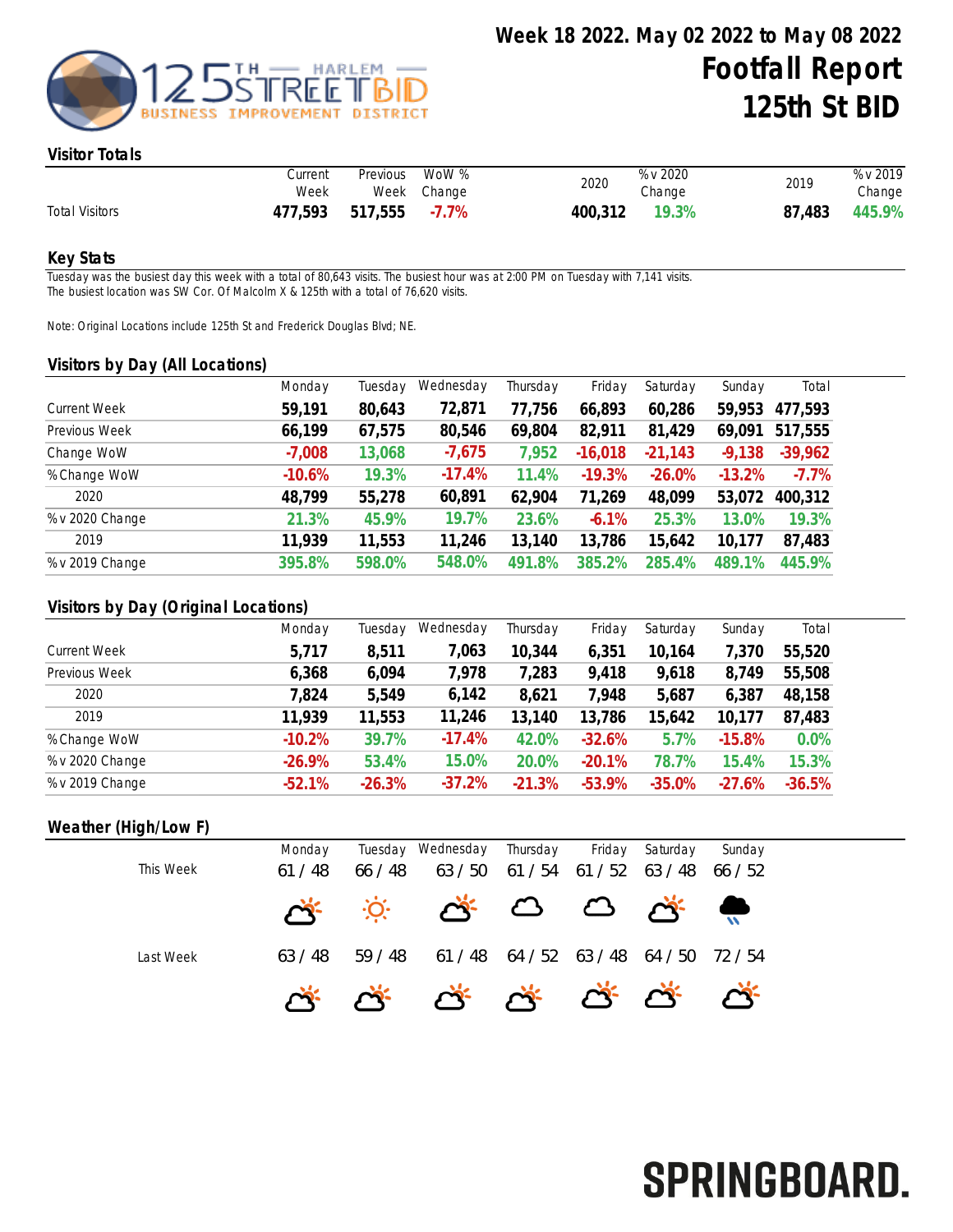### Visitors by Day (All Locations)



% Share of Visitors by Day



Early Evening 5:00PM - 7:59PM Evening 8:00PM - 11:59PM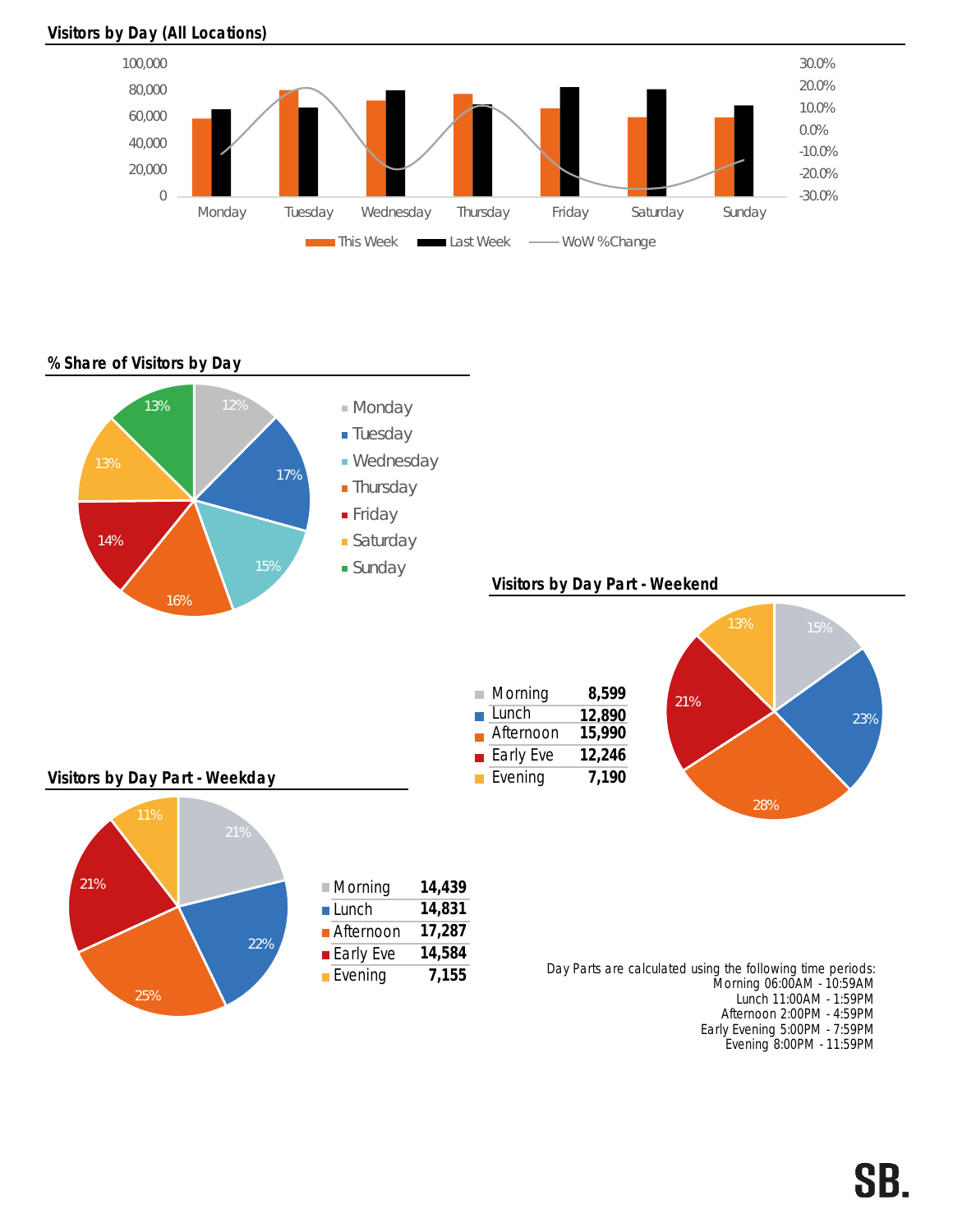

Visitors by Hour



|       | Monday |       | Tuesday Wednesday | Thursday | Friday | Saturday | Sunday |
|-------|--------|-------|-------------------|----------|--------|----------|--------|
| 6:00  | 866    | 1,032 | 1,127             | 863      | 968    | 539      | 595    |
| 7:00  | 1,947  | 3,025 | 2,779             | 3,074    | 2,260  | 1,084    | 925    |
| 8:00  | 2,634  | 4,498 | 3,280             | 4,508    | 3,348  | 1,651    | 1,480  |
| 9:00  | 2,832  | 4,196 | 3,310             | 4,038    | 3,267  | 2,380    | 2,260  |
| 10:00 | 3,069  | 4,271 | 3,207             | 4,110    | 3,688  | 3,093    | 3,191  |
| 11:00 | 3,612  | 5,248 | 4,268             | 4,570    | 4,372  | 3,644    | 3,707  |
| 12:00 | 3,893  | 6,035 | 4,782             | 5,162    | 5,024  | 4,317    | 4,638  |
| 13:00 | 4,403  | 6,337 | 5,573             | 5,503    | 5,375  | 4,294    | 5,179  |
| 14:00 | 4,695  | 6,110 | 5,493             | 5,593    | 5,303  | 5,581    | 5,347  |
| 15:00 | 4,998  | 7,141 | 6,196             | 5,987    | 5,275  | 5,813    | 5,116  |
| 16:00 | 5,103  | 6,557 | 6,407             | 6,248    | 5,329  | 5,063    | 5,060  |
| 17:00 | 4,500  | 6,552 | 5,891             | 6,387    | 5,101  | 4,738    | 4,701  |
| 18:00 | 4,244  | 5,210 | 5,574             | 5,556    | 4,447  | 4,363    | 3,924  |
| 19:00 | 3,242  | 4,202 | 4,226             | 4,350    | 3,436  | 3,636    | 3,130  |
| 20:00 | 2,485  | 2,857 | 3,112             | 3,408    | 2,402  | 2,800    | 2,224  |
| 21:00 | 1,736  | 1,887 | 2,092             | 2,149    | 1,715  | 2,069    | 1,788  |
| 22:00 | 1,222  | 1,345 | 1,419             | 1,462    | 1,269  | 1,629    | 1,555  |
| 23:00 | 944    | 971   | 1,115             | 1,228    | 957    | 1,236    | 1,079  |